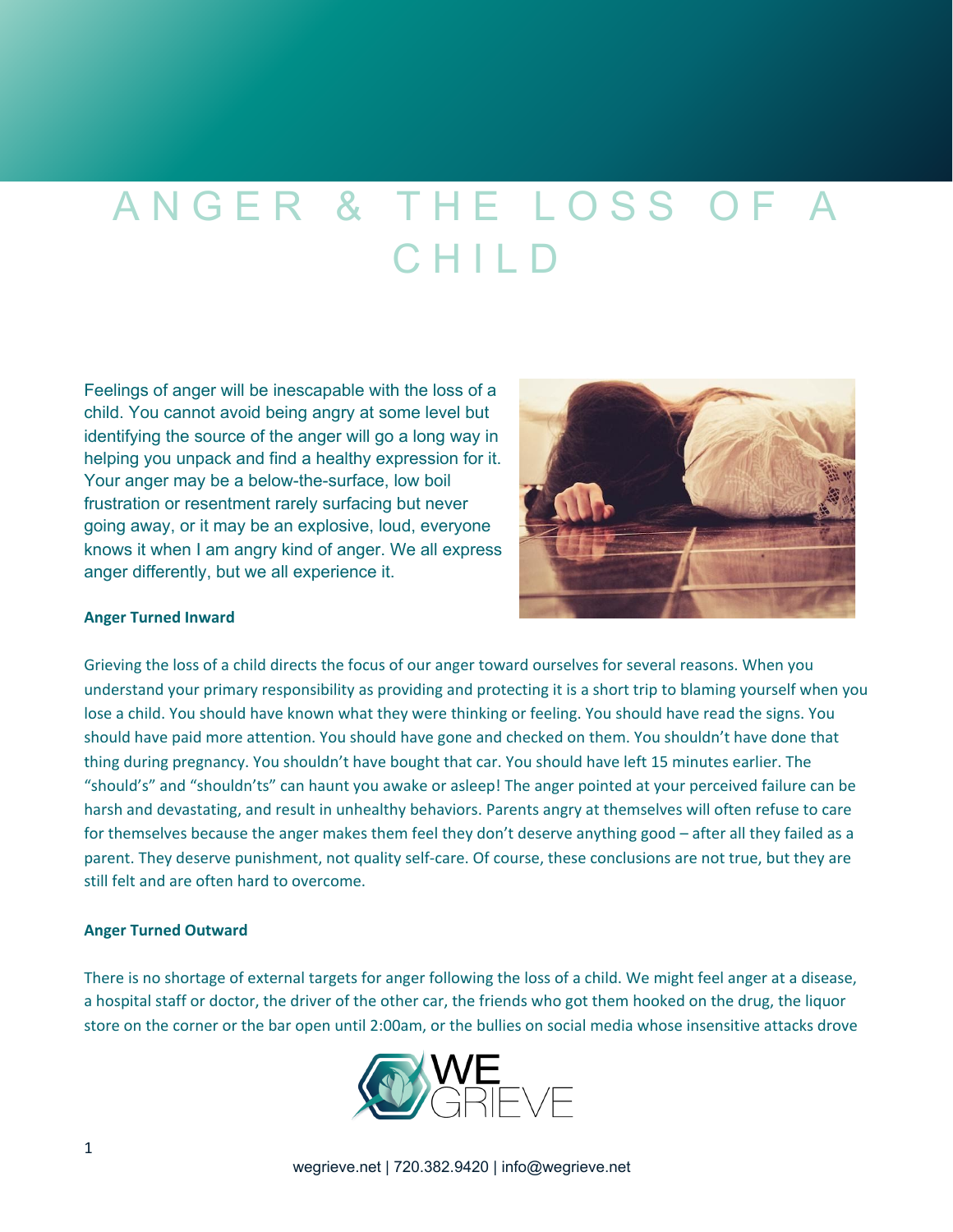our child to take their own life. Anger is one of those emotions that cannot be avoided. It rises in us like smoke from a chimney drawn up and outward. The fire inside is stoked by circumstances usually beyond our control. While we may not be able to control the feeling of anger, we can control what we choose to do with the anger.

I first met Gerald (*not his real name*) when he was in his mid-60's and suffering with stomach ulcers, diabetes, indigestion, and anxiety. If I was to be his Chaplain, his demand was that I would never ask to talk about his family or mention God. I knew immediately where his pain was, and on my next visit asked why he didn't want to talk about God or his family? After what seemed like an eternity Gerald looked at me and asked if I really wanted to go there? I said "Yes," and he proceeded to relay a story about how 30-years earlier when his son was experiencing flu-like symptoms, he administered an over-the-counter medicine that made his son's symptoms worse, and his 9-year-old son died. At the family gathering following the funeral Gerald announced that in his home no one would ever mention God or his son's name ever again.

## **The Consequences of Anger**

Gerald believed in his heart he had killed his son. Despite what family or medical professionals told him at the time, his anger was turned both inward and outward, and caused him to make some very poor decisions that would have a powerful impact on his life for the next three decades. Gerald left his job and became a truck driver so he would not have to face the people whom he believed blamed him for his son's death. He did not deserve to be around people for what he did, so he isolated himself into the cab of a truck and disappeared on the road for months at a time. Had Gerald found a way to trust those caring for his son, had he accepted the love and support of a compassionate family, or sought help from mental health professionals, Gerald might not have found himself with compromised health conditions that would not allow him to live into his 70's. The anger that festered in Gerald for 30-years greatly contributed to his early demise. Anger has consequences.

## **The Expression and Release of Anger**

Think of anger whether pointing inward or outward, as needing to be expressed and released. Stuffing it down inside will not resolve the anger, but only prolong the negative effects. It is important to find ways to get it out. Talk about it with a trusted person, write about it in a journal, voice it through art or music, draw it out through pictures or objects that hold important memories, exercise it out through running or working out, or drive it out with safe and healthy but aggressive rituals that release anger like breaking or punching things. One family experiencing loss wrote with a sharpie marker on a collection of old dishes destined for the trash, all the things they were angry about. Spreading a tarp under the brick wall of their home they donned their eye protection and proceeded to call out the source of their anger written on each dish and then hurled them at the brick wall, smashing them into thousands of pieces. The directed expression and release of emotion was effective!

## **Finding Forgiveness**